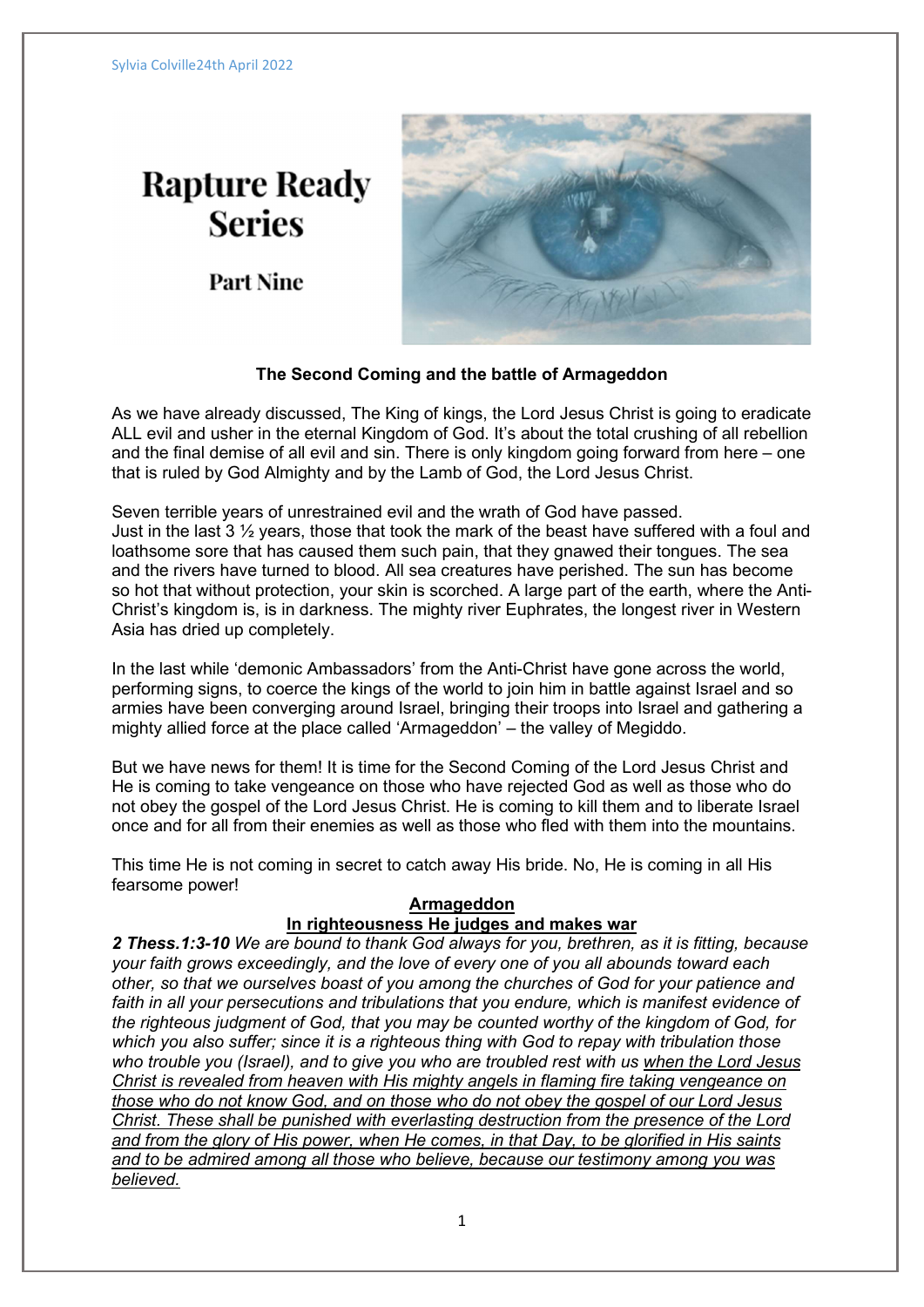V11-12 Therefore we pray always for you that our God would count you worthy of this calling, and fulfil all the good pleasure of His goodness and the work of faith with power, (why?) that the name of our Lord Jesus Christ may be glorified in you, and you in Him, according to the grace of our God and the Lord Jesus Christ.

Rev.19:11-16 Now I saw heaven opened, and behold, a white horse. And He who sat on him was called Faithful and True, and in righteousness He judges and makes war. His eyes were like a flame of fire, and on His head were many crowns. He had a name written that no one knew except Himself. He was clothed with a robe dipped in blood, and His name is called The Word of God. And the armies in heaven, clothed in fine linen, white and clean, followed Him on white horses. Now out of His mouth goes a sharp sword, that with it He should strike the nations. And He Himself will rule them with a rod of iron. He Himself treads the winepress of the fierceness and wrath of Almighty God. And He has on His robe and on His thigh a name written: King of kings and Lord of lords.

Rev.19: 17-21 Then I saw an angel standing in the sun; and he cried with a loud voice, saying to all the birds that fly in the midst of heaven, 'Come and gather together for the supper of the Great God, that you may eat the flesh of kings, the flesh of captains, the flesh of mighty men, the flesh of horses and of those who sit on them, and the flesh of all people, free and slave, both small and great.'

And I saw the beast, the kings of the earth, and their armies, gathered together to make war against Him who sat on the horse and against His army. Then the beast was captured, and with him the false prophet who worked signs in his presence, by which he deceived those who received the mark of the beast and those who worshiped his image. These two were cast alive into the lake of fire burning with brimstone (Sulphur). And the rest were killed with the sword which proceeded from the mouth of Him who sat on the horse. And all the birds were filled with their flesh.

Zech.14:3-4 Then the Lord will go forth and fight against the nation, as He fights in the day of battle. And in that day (the day of battle) His feet will stand on the Mount of Olives, which faces Jerusalem on the east (just as He ascended from the Mount of Olives, so He descends on the Mount of Olives). And the Mount of Olives shall be split in two, from east to west, making a very large valley; half of the mountain shall move toward the north and half of it toward the south.

# The Result of Armageddon.

- The Anti-Christ (the beast) and the false prophet have been captured alive and are cast alive into the lake of fire.
- Every other being that gathered against the Lord Jesus Christ at Armageddon has been killed by the Lord Jesus Christ. These will remain in Hades until the second resurrection where they will receive their just rewards at the Great White Throne judgment.
- An angel comes down from heaven and lays hold of the Devil, Satan and casts him into the bottomless pit where he is kept bound for 1000 years. Rev.20:1-3.

#### The Millennium – the 1000 year reign of the Lord Jesus Christ

The Lord Jesus Christ has come to establish His kingdom on the earth and there will be a rule of righteousness for a thousand years.

# The Kingdom of the Lord Jesus Christ – Ruler of the earth

Dan.7:13-14 I was watching in the night visions, and behold, One like the Son of Man, coming with the clouds of heaven! He came to the Ancient of Days, and they brought Him before Him. Then to Him was given dominion and glory and a kingdom, that all people,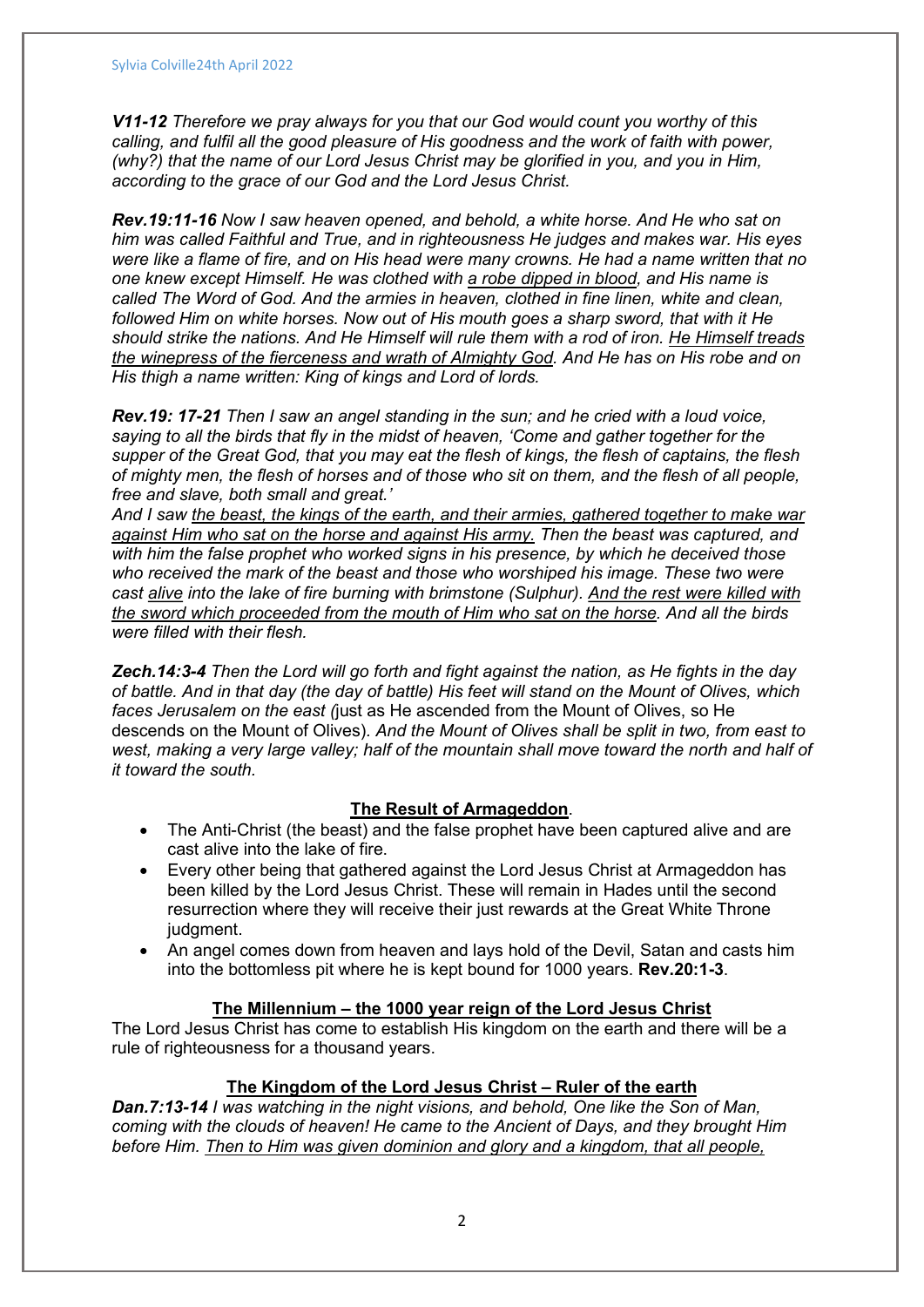nations, and languages should serve Him. His dominion is an everlasting dominion, which shall not pass away, and His kingdom the one which shall not be destroyed.

Isa.9:6-7 For unto us a Child is born, unto us a Son is given; and the government shall be upon His shoulder. And His name will be called Wonderful, Counselor, Mighty God, Everlasting Father, Prince of Peace. Of the increase of His government and peace, there will be no end. Upon the throne of David and over His kingdom, to order it and establish it with judgment and justice from that time forward, even forever. The zeal of the Lord of Hosts will perform this.

Luke 1:30-33 Then the angel said to her, 'Do not be afraid Mary, for you have found favor with God. And behold, you will conceive in your womb and bring forth a Son, and you shall call His name Jesus. He will be great, and will be called the Son of the Highest; and the Lord God will give Him the throne of His father David. And He will reign over the house of Jacob (Israel) forever, and of His kingdom there will be no end.

Isa.24:21-23 It shall come to pass in that day that the Lord will punish on high the host of exalted ones, and on the earth the kings of the earth. They will be gathered together, as prisoners are gathered in the pit, and will be shut up in the prison; and after many days they shall be punished (at the Great White Throne Judgment) Then the moon will be disgraced and the sun ashamed; for the Lord of hosts will reign on Mount Zion and in Jerusalem and before His elders, gloriously.

#### The Redeemed who reign with Him

We will all return with Him, the church, the Old Testament saints, the tribulation saints, the 144000, the two witnesses and the martyrs. These will all have come from the Marriage Feast of the Lamb.

All those who truly love Him and serve Him, will reign with Him. (Rev.5:9-10). We will have our glorified bodies.

Rev.5:9-10 And they sang a new song, saying, 'You are worthy to take the scroll, and to open its seals; for You were slain, and have redeemed us to God by Your blood out of every tribe and tongue and people and nation, and have made us kings and priests to our God; and we shall reign on the earth.

Rev.20:1-6 Then I saw an angel coming down from heaven, having the key to the bottomless pit and a great chain in his hand. He laid hold of the dragon, that serpent of old, who is the Devil and Satan, and bound him for a 1000 years; and he cast him into the bottomless pit, and shut him up, and set a seal on him, so that he should deceive the nations no more till the 1000 years were finished. But after these things he must be released for a little while.

V4 And I saw the thrones, and they who sat on them, and judgment was committed to them. (The 12 disciples- Matt.19:27-30).

Then I saw the souls of those who had been beheaded for their witness to Jesus and for the word of God, who had not worshiped the beast or his image, and had not received his mark on their foreheads or on their hands. And they lived and reigned with Christ for 1000 years. But the rest of the dead did not live again (those whom the Lord had killed at the battle of Armageddon) until the 1000 years were finished.

This is the first resurrection. Blessed and holy is he who has part in the first resurrection. Over such the second death has no power, but they shall be priests of God and of Christ, and shall reign with Him for 1000 years.

Rev.11:15 Then the seventh angel sounded: And there were loud voices in heaven, saying, 'The kingdoms of this world have become the kingdoms of our Lord and of His Christ, and He shall reign forever and ever!'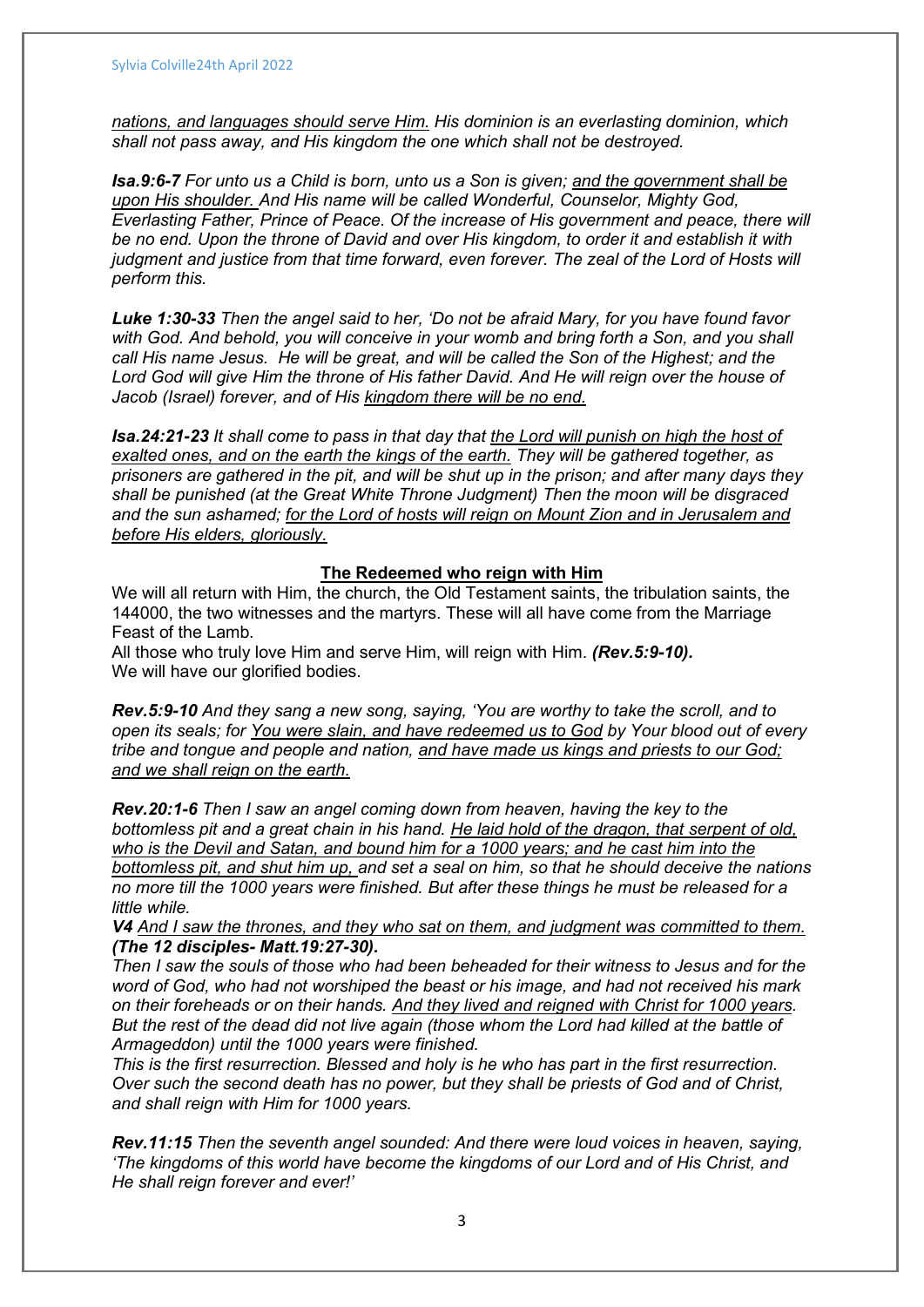# Survivors of the Tribulation

The people who made it through the tribulation will be in their natural bodies. Not every human being on earth will be at the Battle of Armageddon. It will be the Anti-Christ (the Beast), the False Prophet, the kings of the earth and the allied armies of the Anti-Christ who are in the Valley of Megiddo that are defeated and destroyed.

Many will be at home in their countries and will come to stand before the Lord Jesus Christ at His coming (Matt.25:31-46 – the judgment of the Gentile nations). And of course, then there is Israel.

#### The Salvation of Israel.

After the Battle of Armageddon, when the Lord Jesus has defeated all His enemies and Israel's enemies, He will begin with a regathering of the Jews.

Matt. 24:31 And He will send His angels with a great sound of a trumpet, and they will gather together His elect from the four winds, from one end of heaven to the other.

We understand that when the Rapture happens, the focus of God is turned to the salvation of Israel. It is time for the Tribulation – the end of the world that we know. Time for the wrath and judgment of God upon His enemies and the enemies of Israel.

It is time to prepare Israel for her Messiah. It is Daniel's 70<sup>th</sup> week as we have already taught. A time for Israel to bring an end to the transgression and to make an end of sins, to make reconciliation for iniquity, to bring in everlasting righteousness, to seal up the prophecy and to anoint the Most Holy (Dan.9:24).

It is the time of 'Jacob's trouble' Jer.30:7.

**Dan.12:1** At that time Michael shall stand up, the great prince who stands watch over the sons of your people; and there shall be a time of trouble, such as never was since there was a nation, even to that time. And at that time your people shall be delivered, everyone who is found written in the book.

It is God's intention to bring about the national salvation and forgiveness of the Jews. These will enter into the blessings of the kingdom and they will experience the fulfilment of all of Israel's covenants.

Is.59:20-21 'The Redeemer will come to Zion, and to those who turn from transgression in Jacob,' says the Lord.

Matt.23:37-39 O Jerusalem, Jerusalem, the one who kills the prophets and stones those who are sent to her! How often I wanted to gather your children together, as a hen gathers her chicks under her wings, but you were not willing! See! Your house is left to you desolate; for I say to you, you shall see Me no more till you say, 'Blessed is He who comes in the name of the Lord!'

The Holy Spirit, who was the restrainer, and who has removed the restraint which held back the Anti-Christ, is still on the earth. He is omnipresent and will be doing the work of regeneration as He did when God was previously dealing with Israel, but without an indwelling ministry.

The two witnesses have preached to prepare Israel for the Second Coming of the Lord. Rev.11:3-13

The 144000 Jews are recipients of individual salvation - the first-fruits unto God in the Tribulation.

The individuals who will be saved in the tribulation will know the experience of salvation…yet they will look forward in anticipation of the completion of national salvation at the appearance of the Deliverer because it is part of the covenant promise the Father made to them.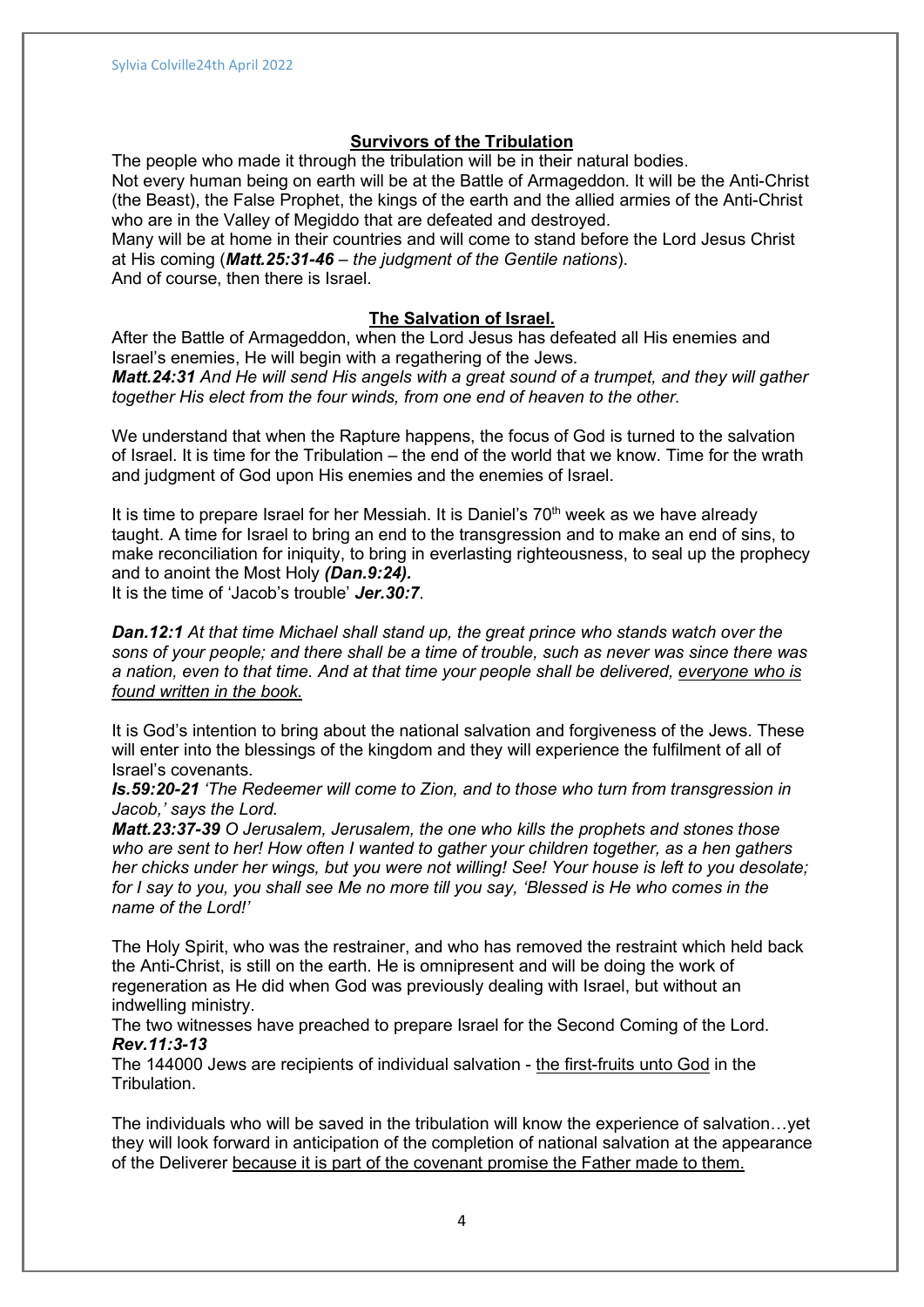Rom.11:1-2 I say then, has God cast away His people? Certainly not! For I (Paul) also am an Israelite, of the seed of Abraham, of the tribe of Benjamin. God has not cast away His people whom He foreknew.

V26-27 'The Deliverer will come out of Zion, and He will turn away ungodliness from Jacob (Israel); for this is My covenant with them, when I take away their sins.'

Joel 2:31-32 The sun shall be turned to darkness, and the moon to blood, before the coming of the great and awesome Day of the Lord. And it shall come to pass that whoever calls on the name of the Lord shall be saved. For in Mount Zion and in Jerusalem there shall be deliverance, as the Lord has said, among the remnant whom the Lord calls. This covenant promise will be realized in the millennial age.

#### The Judgment of Israel.

Once He has regathered all the Jews in one place, there will be a reckoning. A time of judgment for the Jews.

He will reckon with the remnant of Israel (those who are living when He returns) to determine who shall receive the Kingdom blessing and who will be cast out.

Ezek.20:33-38 'As I live, 'says the Lord God, 'surely with a mighty hand, with an outstretched arm, and with fury poured out, I will rule over you. I will bring you out from the peoples and gather you out of the countries where you are scattered, with a mighty hand, with an outstretched arm, and with fury poured out. And I will bring you into the wilderness of the peoples, and there I will plead My case with you face to face. Just as I pleaded My case with your fathers in the wilderness of the land of Egypt, so I will plead My case with you,' says the Lord God.

Ezek.20:37-38 'I will make you pass under a rod, and I will bring you into the bond of the covenant; I will purge the rebels from among you, and those who transgress against Me. I will bring them out of the country where they dwell, but they shall not enter the land of Israel. Then you will know that I am the Lord'.

These that have been rejected by the Lord, who will not enter the land of Israel are no longer in covenant with Him and they will be cast out and there shall be gnashing of teeth.

#### Restoring the land of Israel.

Micah 4:6-8 'In that day', says the Lord, I will assemble the lame, I will gather the outcast and those whom I have afflicted; I will make the lame a remnant, and the outcast a strong nation; (He is talking about Israel) so the Lord will reign over them in Mount Zion from now on, even forever.

And you O tower of the flock, the stronghold of the daughter of Zion, to you shall it come, even the former dominion shall come, the kingdom of the daughter of Jerusalem.' The former dominion was the land according to the original boundaries made by God in Gen.15:18 'To your descendants I have given this land, from the river of Egypt to the great river, the River descendants I have given this<br>land, from the river of Egypt to<br>the great river, the River<br>Euphrates'.

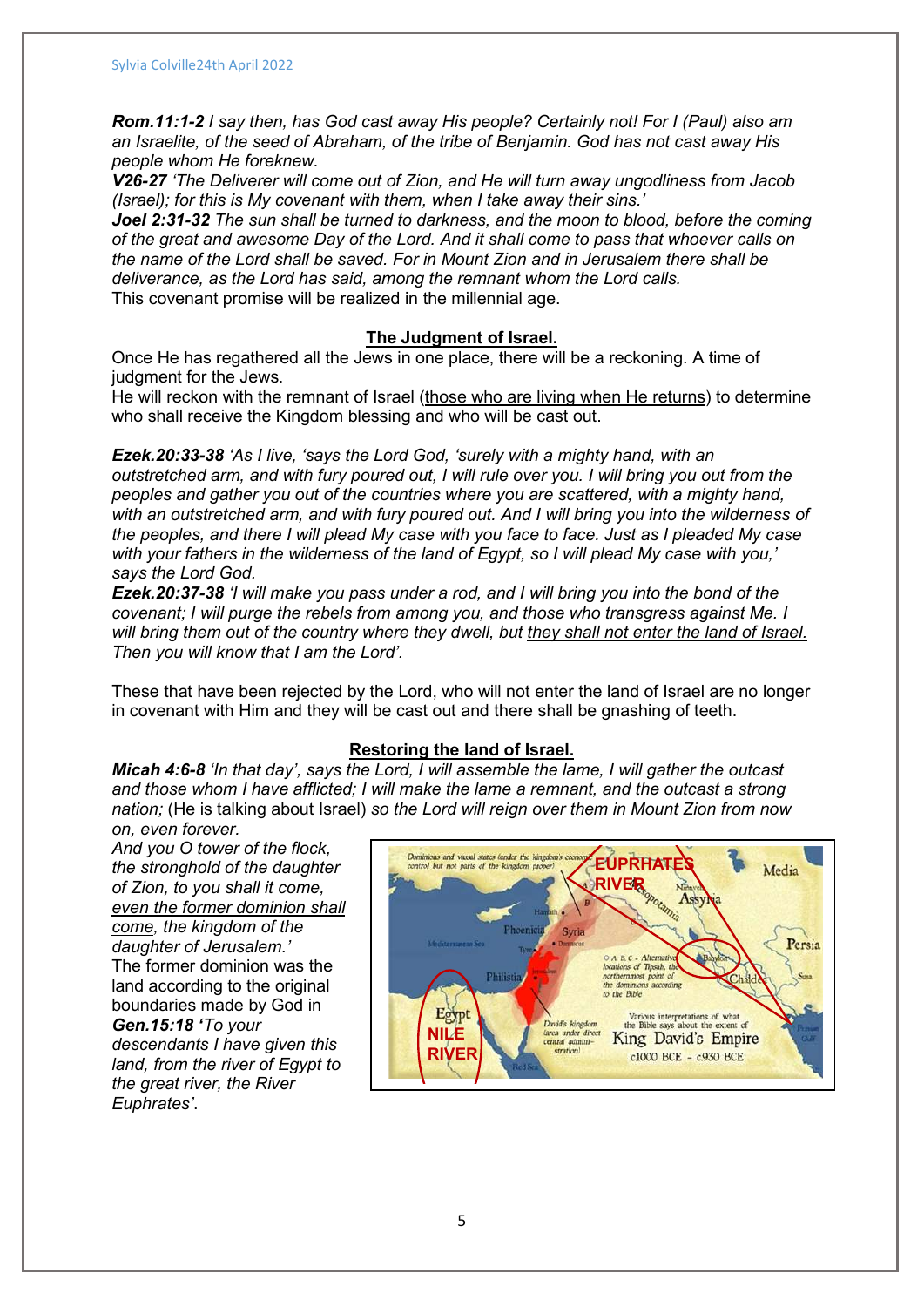Israel, the land, according to the Abrahamic covenant, must be restored to the boundaries as determined by God. This also entails the preservation of the nation. Israel (the people) must experience a national conversion, be regenerated, receive the forgiveness of sins and the implantation of a new heart. This takes place following the return of Messiah to the earth. Israel must experience the outpouring of the Holy Spirit so that He may produce righteousness in the individual and teach the individual so that there will be fullness of knowledge. J. Dwight Pentecost.

This covenant promise was made by God as part of an unconditional covenant that He made with Abraham. This promise wasn't hinged upon faithfulness. It was an unconditional promise that God made.

The Mosaic Covenant was a conditional covenant. If you do this then I will do that but everything that God had promised Abraham was unconditional. I will do this. I will do that. God warned that Abraham's descendants would be enslaved for four hundred years but that He would bring them out and deliver them. He promises that He will establish His covenant with Abraham's descendants and their generations. It is an everlasting covenant and the land is Israel's everlasting possession. (Gen.17:7-8).

This promise has not yet been fulfilled and will be fulfilled in the Millennium. The Father will also establish His New Covenant with them Jer.31:31-34 / Hosea 2:18-20

Micah 4:9-13 Now why do you cry aloud? Is there no king in your midst? Has your counselor perished?

For pangs have seized you like a woman in labour. Be in pain, and labor to bring forth, O daughter of Zion, like a woman in birth pangs. For now you shall go forth from the city, you shall dwell in the field, and to Babylon (the stronghold of the enemy) you shall go, there you shall be delivered (free and safe); there the Lord will redeem you from the hand of your enemies.

V11 (At the very end – when the Devil is released and is gathering armies against Israel.) Now, also the nations have gathered against you, who say, 'Let her be defiled, and let our eye look upon Zion.' But they do not know the thoughts of the Lord, nor do they understand His counsel; for He will gather them as sheaves to the threshing floor.

Arise and thresh, O daughter of Zion; for I will make your horn iron, and I will make your hooves bronze; you shall beat in pieces many peoples;

I will consecrate their gain to the Lord, and their substance (their spoil) to the Lord of the whole earth.'

#### Judgment of Israel

For Israel, there will be a further judgment. The Jews will come to stand before the 12 disciples to be judged. However, this time it is not about salvation but about rewards. Just as we have stood before the Judgment seat of Christ to receive our rewards, so now, the Jews will stand before the Judgment seat of Christ and be judged by the 12 disciples.

Matt.19:27-30. Then Peter answered and said to Him, 'See, we have left all and followed You. Therefore what shall we have? So Jesus said to them, 'Assuredly, I say to you, that in the regeneration, when the Son of Man sits on the throne of His glory, you who have followed Me, will also sit on twelve thrones, judging the twelve tribes of Israel. And everyone who has left houses or brothers or sisters or father or mother or wife or children or lands, for My name's sake, shall receive a hundredfold, and inherit eternal life. But many who are first shall be last, and the last first.

# Judgment of the Gentile Nations.

Jesus will judge the Gentile nations who are alive at the end of the Tribulation. Those who have either supported Israel or those who have not supported them. This will take place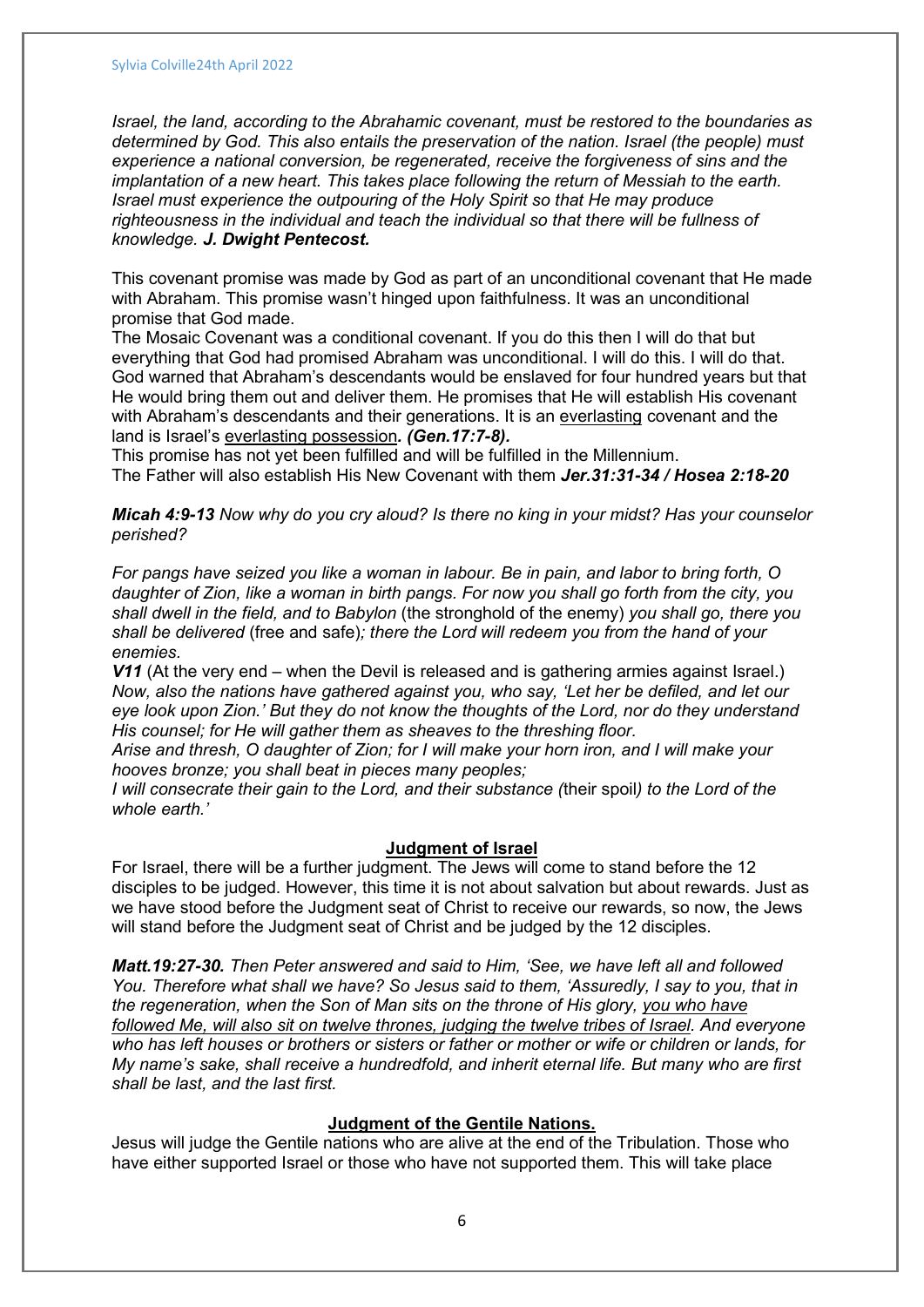when the Lord has judged and restored the nation of Israel to their land which is at the Second Coming.

Joel 3:1-2 For behold, in those days and at that time, when I bring back the captives of Judah and Jerusalem, I will also gather all nations, and bring them to the Valley of Jehoshaphat; and I will enter into judgment with them there on account of My people, My heritage Israel, whom they have scattered among the nations; they have also divided up My land.

#### Finis Jennings Dakes

The reason and the basis of the Judgment of the nations. God will curse or bless according to how men have dealt with Israel. He will forever respect and fulfil the Abrahamic covenant. The purpose of this judgment is to determine who (out of the living nations) shall enter the Kingdom. Some will be sent to the lake of fire and eternal punishment. These will make the first-fruits of the second resurrection, which is that of all the wicked dead. Due to their judgment and entrance into hell, they will not be resurrected and judged again.

So those faithful obedient believers who make it through this judgment are now inhabitants of the kingdom of the Lord Jesus Christ and they will continue to live on the earth during the Millennium. Those who despised the gospel and who never obeyed the gospel and never showed mercy to Israel will be judged and sent to the lake of fire.

#### William Kelly

Here (the judgment) is a simple and sole issue, which applies only to that living generation of all nations: how did you treat the King's messengers when they preached this gospel of the kingdom before the end came? The end was now evidently come. The test was an open and undeniable fact; but it proved whether they had, or had not, faith in the coming King. Those who honoured the heralds of the kingdom showed their faith by their works; and so did those who despised them manifest their unbelief. The test was not only just but gracious, and the 'King' pronounced accordingly.

Matt.25:31-46 Judgment of the Gentile nations (the living nations at His Second Coming) 'When the Son of Man comes in His glory, and all the holy angels with Him, then He will sit on the throne of His glory. All the nations will be gathered before Him, and He will separate them one from another, as a shepherd divides his sheep from the goats. And He will set the sheep on His right hand, but the goats on the left. Then the King will say to those on His right hand, 'Come, you blessed of My Father, inherit the kingdom prepared for you from the foundation of the world; for I was hungry and you gave Me food; I was thirsty and you gave Me drink; I was a stranger and you took Me in; I was naked and you clothed Me; I was sick, and you visited Me; I was in prison and you came to visit Me.

Then the righteous will answer Him, saying, 'Lord, when did we see You hungry and feed You, or thirsty and give You drink? When did we see You a stranger and take You in, or naked and clothe You? Or when did we see You sick, or in prison, and come to You?' And the King will answer and say to them, 'Assuredly, I say to you, inasmuch as you did it to the least of these, My brethren, you did it to Me'.

V45-46 Then He will answer them, saying, 'Assuredly, I say to you, inasmuch as you did not do it to one of the least of these, you did not do it to Me.' And these will go away into everlasting punishment, but the righteous into eternal life.

### The Judgment of fallen angels

Jude 1:6 And the angels who did not keep their proper domain, but left their own abode, He has reserved in everlasting chains under darkness for the judgment of the great day.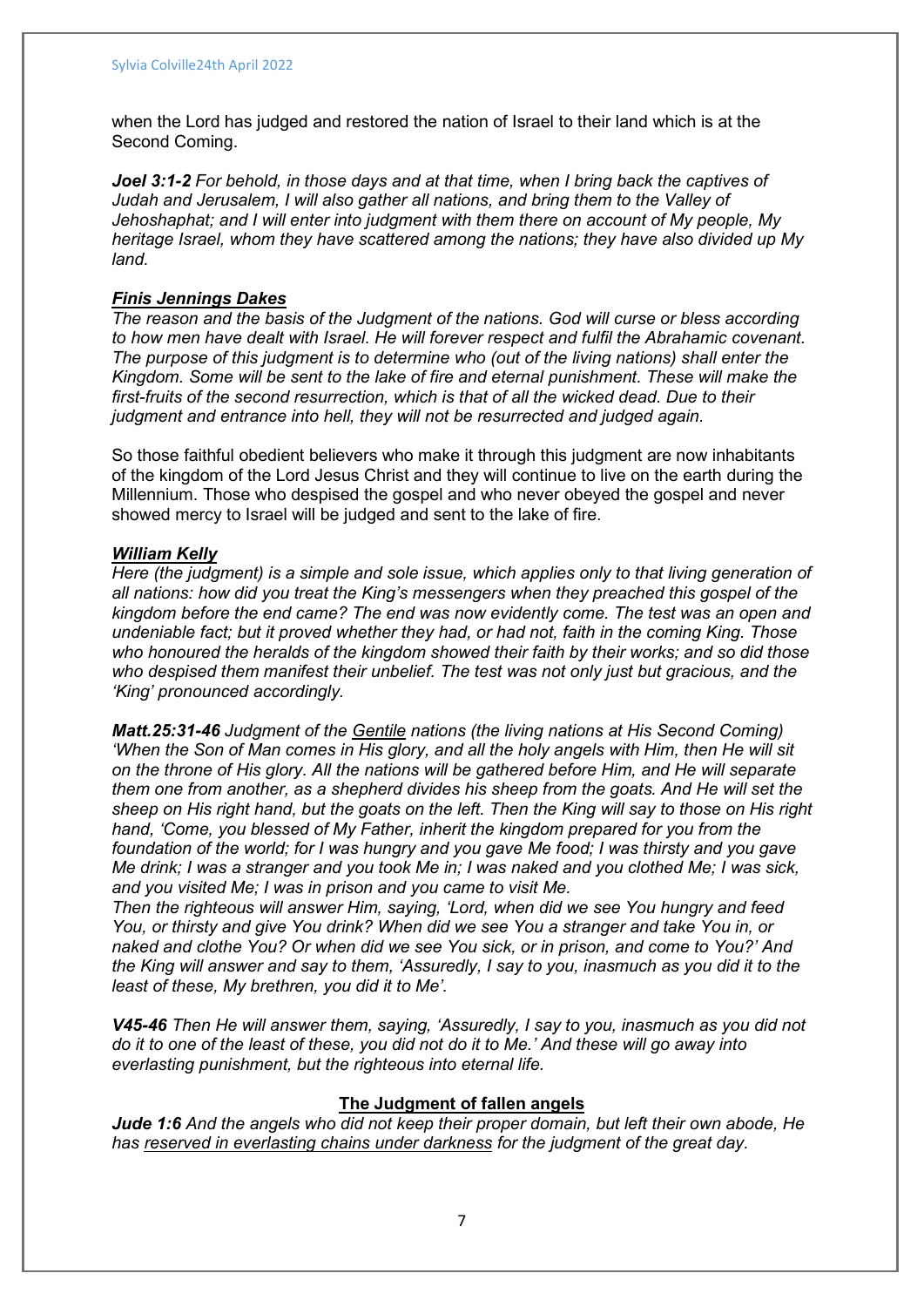2 Pet.2:4 For if God did not spare the angels who sinned, but cast them down to hell and delivered them into chains of darkness, to be reserved for judgment.

Is.24:21 It shall come to pass in that day that the Lord will punish on high the host of exalted ones, and on earth the kings of the earth.

# The Lord's reign in Zion

# What will the Millennium be like?

Micah 4:1-13 Now it shall come to pass that the mountain of the Lord's house shall be established on the top of the mountains, and shall be exalted above the hills; and the peoples shall flow to it. Many nations will come and say, 'Come, and let us go up to the mountain of the Lord, to the house of the God of Jacob; He will teach us His ways, and we shall walk in His paths.' For out of Zion the law shall go forth, and the word of the Lord from Jerusalem.

He shall judge between the peoples, and rebuke strong nations from afar off; and they shall beat their swords into plowshares, and their spears into pruning hooks; nation shall not lift up sword against nation, neither shall they learn war anymore.'

But everyone shall sit under his vine and under his fig tree, and no one shall make them afraid; for the mouth of the Lord of hosts has spoken. For all people walk each in the name of his god, but we will walk in the name of the Lord our God forever and ever.

# Peace and no conflict

The promised kingdom, in which all the promises and covenants are fulfilled, will be inaugurated by the personal presence and reign of the King.

With Christ as our ruler, we will get to live in a perfect world. Justice, law and order will be according to the governance of our King. For a thousand years, there will be peace. Even the animals will live in peace. The devil will be locked up. There will be no war. Even the Egyptians, the Jews and the Assyrians will all be allies. All of that conflict in the

Middle East will be gone. Nation shall not lift up sword against nation (Is.2:4).

Is.19:23-25 In that day there will be a highway from Egypt to Assyria, and the Assyrian will come into Egypt, and the Egyptian into Assyria, and the Egyptians will serve with the Assyrians. In that day Israel will be one of three with Egypt and Assyria - a blessing in the midst of the land, whom the Lord of hosts shall bless, saying, 'Blessed is Egypt My people, and Assyria the work of My hands, and Israel My inheritance.'

#### Death

Under the rule of our Lord, the universe will revert to the pristine condition it had before the fall. There will be no sickness, weakness, disease and infirmity because none of it can exist in His Presence. The people from the living nations who survived the Tribulation and the Judgments that followed will marry and have offspring and they will live for a very long time.

'The crisis of death will be experienced only by those incorrigible individuals who rebel against the law of the Kingdom. The ordinary hazards of physical life will be under the direct control of the One whose voice even the winds and waves obey.' David Jeremiah.

# The Final sifting and destruction of all things evil.

# Sin in the Millennium.

Everybody who goes into the Millennium will be righteous. Those of us who returned with Christ as well as those faithful servants who survived the Tribulation. But during those 1000 years, people will be getting married, not those of us who have our new bodies, but those from the living nations who made it through the Tribulation. They will have children. Those children will live in the Kingdom of the Lord Jesus Christ. They will be raised in the ways of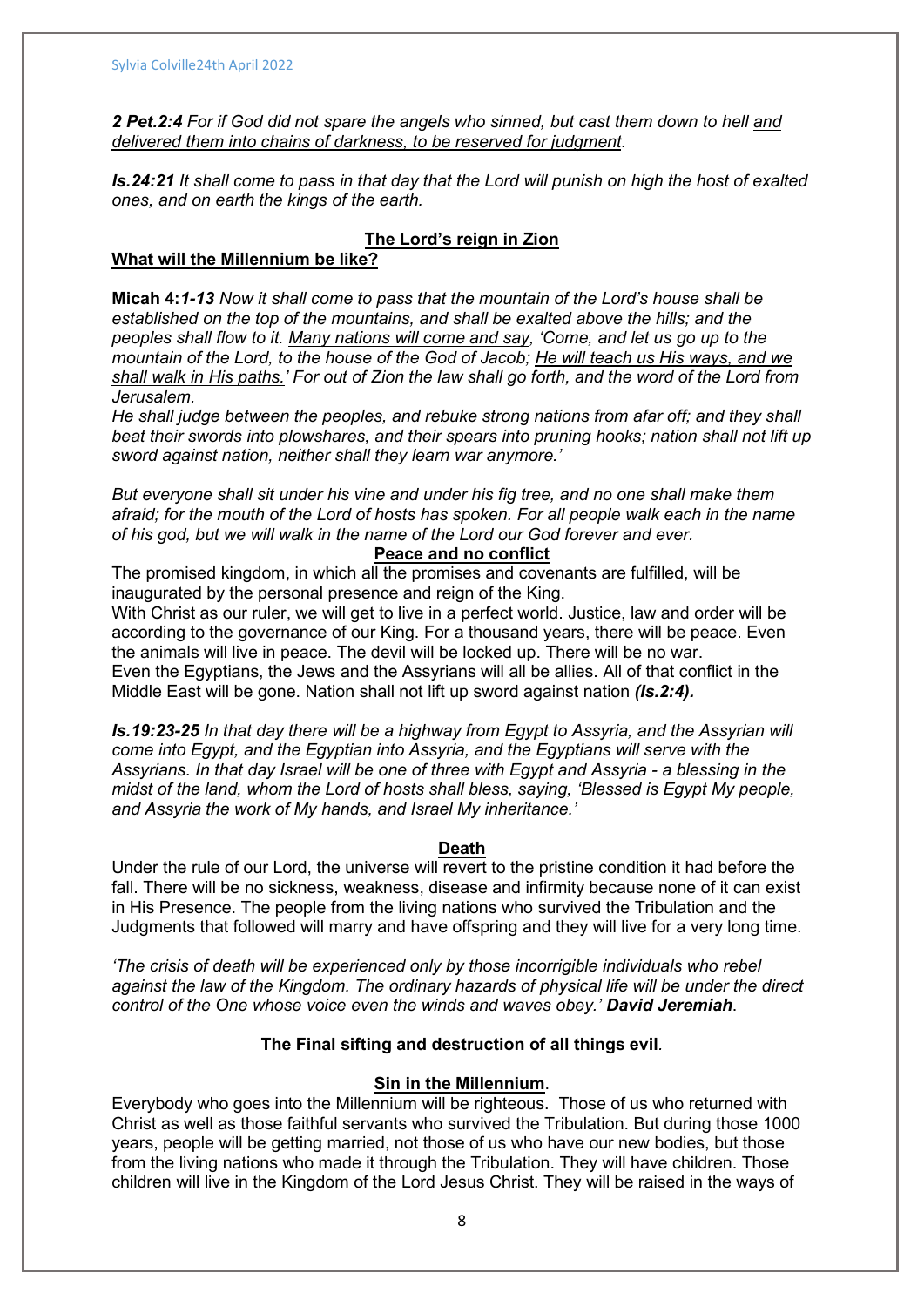God but they are not automatically born again. They are not automatically Spirit filled. They will still have the sin nature and they will come to an age where they must choose the Lord Jesus Christ as their Saviour and their Lord. And of course these children will eventually have their own children and on it goes...

At this point, the devil is restrained and unable to interfere but when he is released, he is going to walk about and see whom he can devour. They for the first time will have an enemy who is stalking them, seeking to destroy them. Like Adam and Eve they will be confronted by such deception. Something they have never had to deal with.

Satan will stir up a final rebellion against God and many will be deceived. Rev.20:7 Now when the 1000 years have expired, Satan will be released from his prison and will go out to deceive the nations which are in the four corners of the earth, Gog and Magog, to gather them together to battle, whose number is as the sand of the sea. They went up on the breadth of the earth and surrounded the camp of the

saints and the beloved city.

#### And fire came down from God out of heaven and devoured them.

V10 The Devil, who deceived them, was cast into the lake of fire and brimstone where the beast and the false prophet are. And they will be tormented day and night forever and ever.

And so Jesus destroys these final enemies.

1 Cor.15:24 Then comes the end, when He (Jesus) delivers the kingdom to God the Father, when He puts an end to all rule and all authority and power. For He (Jesus) must reign till He has put all enemies under His feet.

This will be followed by the Great White Throne Judgment.

# The Great White Throne Judgment.

This is the final judgment and takes place after the millennial reign. Rev.20:11-15 Then I saw a great white throne and Him who sat on it, from whose face the earth and the heaven fled away. And there was found np place for them. And I saw the dead, small and great, standing before God, and books were opened. And another book was opened, which is the Book of Life. And the dead were judged according to their works, by the things which were written in the books. The sea gave up the dead who were in it, and Death and Hades delivered up the dead who were in them. And they were judged, each one according to his works. Then Death and Hades were cast into the lake of fire. This is the second death. And anyone not found written in the Book of Life was cast into the lake of fire.

# Who will be at the Great White Throne Judgment?

Anyone whose name is not written in the Book of life. Why?

It is simple really, when we reject the Lord Jesus Christ as our means of salvation then we will have to pay the price for our sin ourselves. The only way into the Kingdom of God is by being sinless. Absolutely sinless. AS that is absolutely impossible, we needed a substitute to pay the price for our sin, in full and that substitute was Jesus. Without Him, we don't stand a chance.

When we do accept the gift that He bought for us with His life, then our names are written in the Book of Life. It is an exchange.

In His surrender, the Lord Jesus Christ chose to obey the Father. As our substitute, He took the judgment for ALL sin and bore the resulting wrath of the Eternal, Righteous Judge.